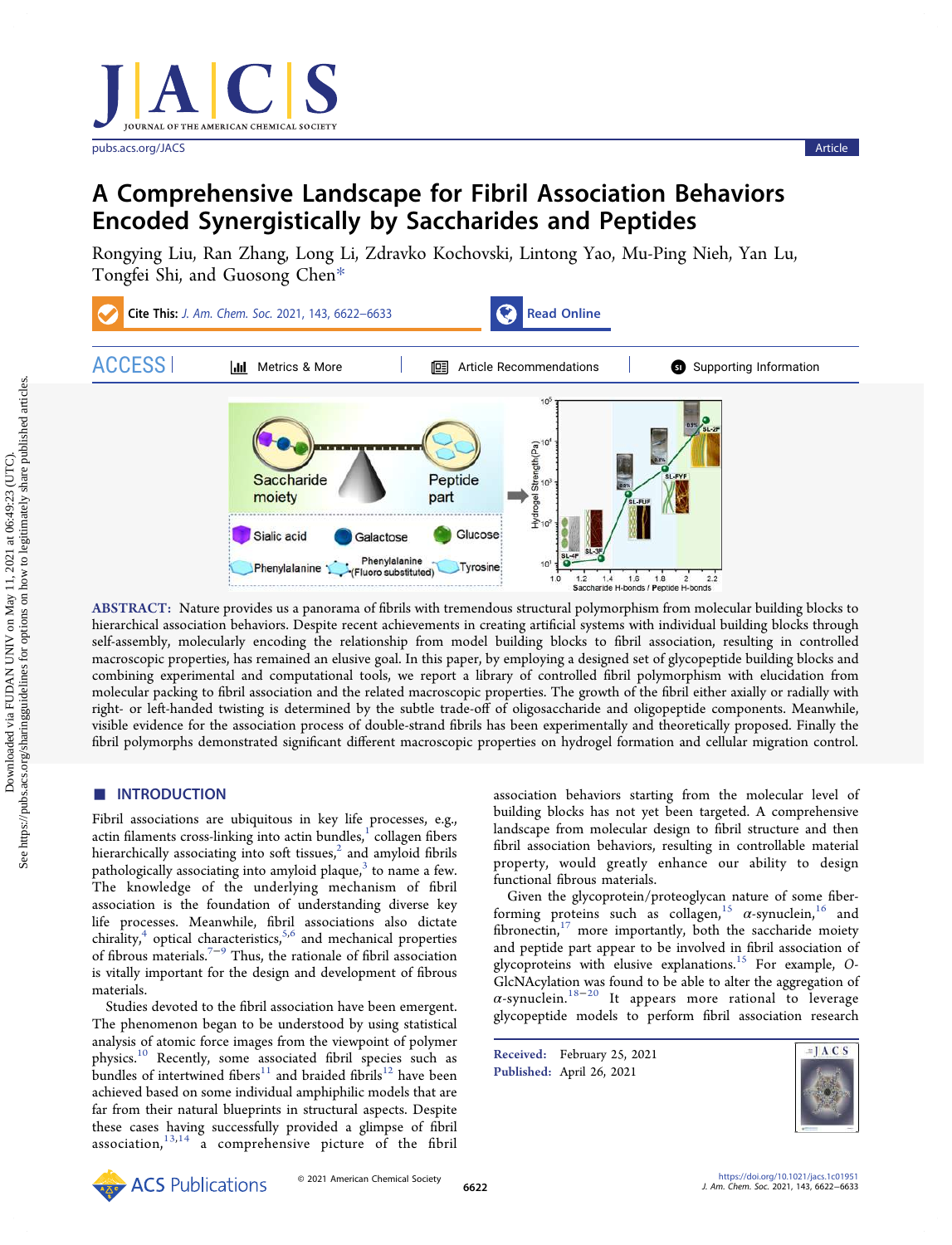than use simple short peptide models. Despite significant achievements in creating artificial one-dimensional structures through self-assembly of short peptides,<sup>[21](#page-10-0)-[24](#page-10-0)</sup> the synergic effect of saccharides and peptides within this landscape of fibril association remains elusive.

Here, we provide a family of glycopeptide models with oligosaccharide and oligopeptide components. Both of the components have a significant structural contribution to fibril formation and the subsequent association. By controlling the subtle balance of the hydrogen bonds between oligosaccharides and those between oligopeptides as well as other interactions, a library of typical fibril association behaviors has been exhibited, such as single protofibrils laterally associated into flat multistrand ribbons, laterally associated into twisted lefthanded double-strand fibrils, or radially associated into twisted right-handed nanoribbons. By combining experimental evidence and results from all-atom dynamics simulation, the whole process from fibril formation to association and related properties has been well elucidated by the competition between strand-forming and strand-association, the competition between the hydrogen bonds from oligosaccharides or oligopeptides, and a set of antagonistic interactions between electrostatic repulsion and hydrophobic interaction. In addition, visible evidence for the association process of double-strand fibrils has been experimentally and theoretically proposed. The links between fibril association behavior and some macroscopic properties such as hydrogelation and cell− matrix interaction have also been identified. In short, the present work would shed light on breaking the molecular code governing fibril association and would open up tremendous opportunities for the design of fibrous materials.

# ■ RESULTS AND DISCUSSION

Selection and Fabrication of Models for Fibril Association. To achieve a comprehensive landscape of fibril association behaviors, a set of glycopeptide models with the possibility of associating into different fibrils is required. In the literature, short peptides have been employed as model compounds to prepare various fibrils, in which the peptide moieties either preferably adopt antiparallel packing manner $^{25,26}$  $^{25,26}$  $^{25,26}$  $^{25,26}$  $^{25,26}$  or occasionally adopt a parallel packing manner.<sup>27</sup> Due to the lack of another component that can reasonably check and balance peptide component, these unbalanced peptidic models with the propensity to adopt antiparallel packing manner seems to be difficult to map a comprehensive landscape of fibril association behaviors. To some extent, it could be that although fibrils based on short peptides have been widely investigated, the related fibril association behavior has not been understood at the molecular level.

To solve this problem, we sought to construct a balanced glycopeptide model with a propensity to adopt a parallel packing manner, instead of antiparallel packing, in the fibril of the glycopeptide. For this type of balanced glycopeptide model, the interactions between saccharides should be compatible with the interactions between peptides. Meanwhile, the spatial size of the two parts should be compatible too. To access this type of glycopeptide model, triphenylalanine (denoted as 3F) was first selected as the peptide moiety concerning its proven potential for fibril formation.<sup>28</sup> To seek a saccharide part that could match triphenylalanine in terms of interactions and spatial size and thus afford a parallel packing model, we screened some typical oligosaccharides such as lactose (Lac), trimannose (TMan), maltotriose (MalT), and

sialyllactose (SL) by molecular simulation after considering the complexity and availability of saccharides. It was observed that the protofilament (starting structure) formed by the glycopeptide model of SL-3F (Scheme 1 a, [1](#page-2-0)b) in a parallel

Scheme 1. (a, b) Representative Model of SL-3F, All-Atom Molecular Dynamics Simulation Results for (c) Antiparallel Packing Mode and (d) Parallel Packing Mode, Quantified Comparison of Hydrogen Bonds Formed by (e) Saccharide Part (Saccharide H-Bonds), and (f) Two Components (Saccharide Part and Peptide Moiety) (Total H-Bonds) in Parallel Packing Mode and Antiparallel Packing Mode (12  $\times$  SL-3F)



manner still remained stable after 50 ns relaxation but the counterpart in an antiparallel manner tended to fragment (Scheme 1c,d), whereas other glycopeptide models such as Lac-3F, TMan-3F, and MalT-3F seemingly could not well match triphenylalanine to afford a stable protofilament after the same relaxation time ([Schemes S1](http://pubs.acs.org/doi/suppl/10.1021/jacs.1c01951/suppl_file/ja1c01951_si_001.pdf)−S3). The outcome suggested that the sialyllactose, a trisaccharide with a terminal negative charge and an extended conformation (Scheme 1a) appeared to be capable of matching triphenylalanine so as to afford a desired glycopeptide model that preferably adopted parallel packing as confirmed by the outperformance of parallel packing to antiparallel packing in terms of saccharide H-bonds and total H-bonds (Scheme 1e,f, [Scheme S4](http://pubs.acs.org/doi/suppl/10.1021/jacs.1c01951/suppl_file/ja1c01951_si_001.pdf)).

SL-3F Associates into Twisted Double-Strand Fibrils. SL-3F was synthesized via a coupling reaction between the hydrazide group of triphenylalanine and the reducing end of the sialyllactose (for details, see [Schemes S5 and S6\)](http://pubs.acs.org/doi/suppl/10.1021/jacs.1c01951/suppl_file/ja1c01951_si_001.pdf). Then the compound was dispersed in water at 1 mg/mL. After several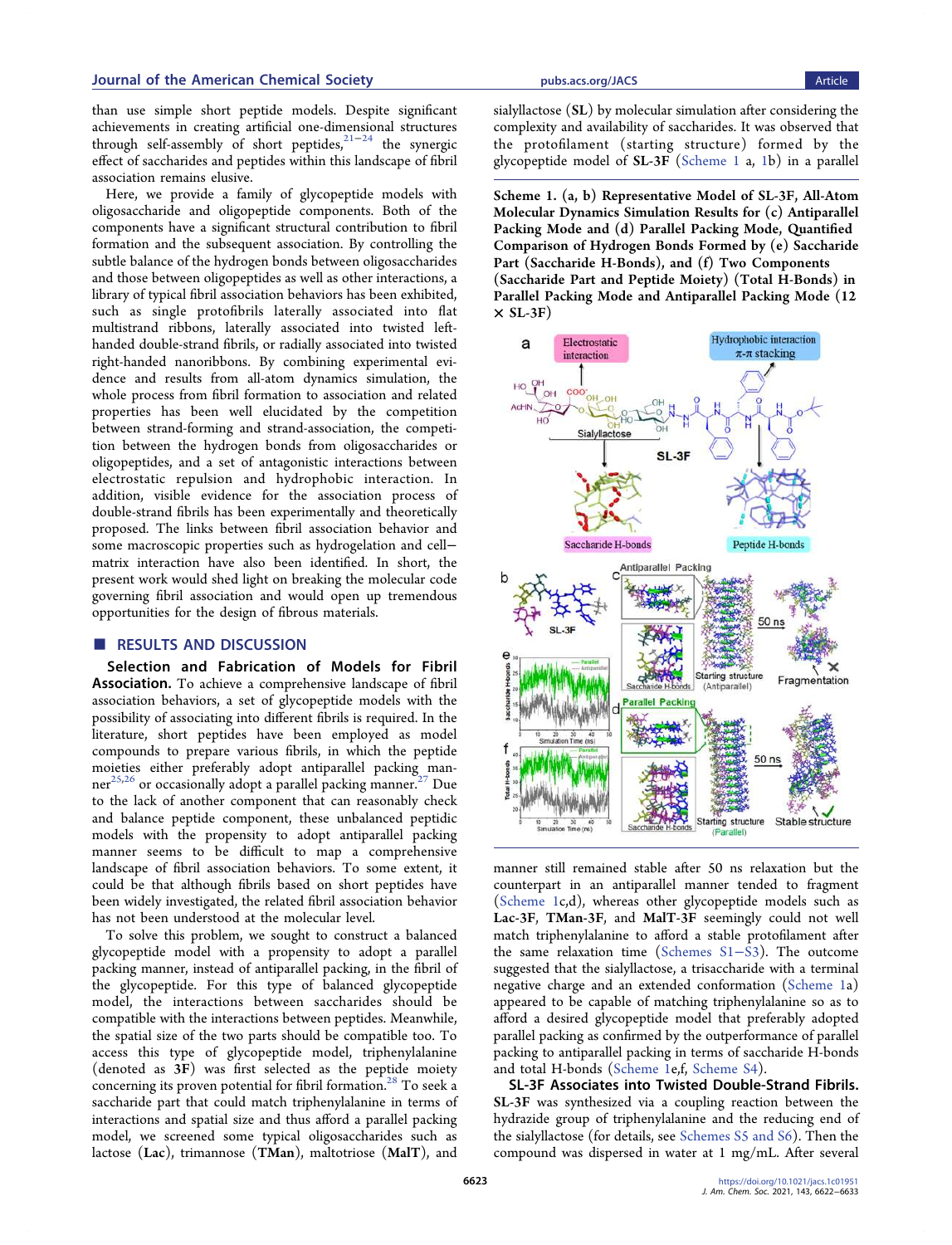<span id="page-2-0"></span>

Figure 1. Fibril association behavior of SL-3F (1 mg/mL of SL-3F in water). (a, b, d, e) AFM height images and corresponding profiles of double-strand fibrils, (c) negatively stained TEM image, (f) statistical result of contour length of SL-3F, (g) a diagram showing aspect ratio versus molecular weight of building blocks for various fibrous assemblies (details in [Table S1\)](http://pubs.acs.org/doi/suppl/10.1021/jacs.1c01951/suppl_file/ja1c01951_si_001.pdf).

days, a fibrous structure was found in the solution. The combination of transmission electron microscopy (TEM), cryo-electron microscopy (cryo-EM), and atomic force microscopy (AFM) proved that SL-3F gave rise to welldefined fibrous structures (Figure 1a−c, [Figure S1](http://pubs.acs.org/doi/suppl/10.1021/jacs.1c01951/suppl_file/ja1c01951_si_001.pdf)). These resultant fibrous species were found to be left-handed and double-stranded (Figure 1b,c), which was further evidenced by

electron tomography ([Figure S2](http://pubs.acs.org/doi/suppl/10.1021/jacs.1c01951/suppl_file/ja1c01951_si_001.pdf)). These double-strand fibrils appeared to be uniform with respect to diameter (∼6.5 nm) and pitch (∼198 nm) (Figure 1d,e). Very interestingly, these double-strand fibrils have contour lengths up to hundreds of microns (Figure 1f) yet seem to be capable of highly surviving in solution after even 1 year of incubation as confirmed by the unobservable slope variation in small-angle X-ray scattering (SAXS) data ([Figure S3a](http://pubs.acs.org/doi/suppl/10.1021/jacs.1c01951/suppl_file/ja1c01951_si_001.pdf)). The aspect ratio of these fibrils is as high as  $10^5$  (Figure 1g), which seems larger than that of fibrous populations built by synthetic small molecules even naturally occurring biomacromolecules ([Table S1\)](http://pubs.acs.org/doi/suppl/10.1021/jacs.1c01951/suppl_file/ja1c01951_si_001.pdf). This extra-high aspect ratio reveals the great stability of SL-3F building blocks in the double strand fibrils, indicating our successful initiation of designing SL-3F.

To understand the fibril association behavior, the formation process of the double-strand fibrils was traced by means of TEM and AFM (Figure 2). It revealed that micelles initially formed (Figure 2a) then further fused into protofilaments (Figure 2b), which would grow into single-strand protofibrils (Figure 2c) with heights of 3.2 nm. Interestingly, these singlestrand protofibrils tended to laterally associate into ribbon-like structure (as marked in Figure 2c), indicating their high propensity with respect to lateral association. After 12 h incubation, some single-strand protofibrils within ribbon-like structures were found to associate into double-strand fibrils as confirmed by the emergence of fibrous species with a height of 6.5 nm (Figure 2d, marked with red arrows). The remaining single-strand protofibrils tended to complete the double-strand process within 12 d once a small amount of double-strand fibrils formed (Figure 2e−g). Cryo-EM, SAXS, circular dichroism (CD), and UV−vis spectra were also used to confirm the association processes of SL-3F mentioned above ([Figure S4](http://pubs.acs.org/doi/suppl/10.1021/jacs.1c01951/suppl_file/ja1c01951_si_001.pdf)−S6). The fibril association behaviors here reported, namely, a single-strand protofibril initially formed and then laterally associated into a ribbon-like structure where two single-strand protofibrils intertwined into double-strand fibrils



Figure 2. Association processes of SL-3F as a function of incubation time; all scale bars are 50 nm (1 mg/mL of SL-3F in water).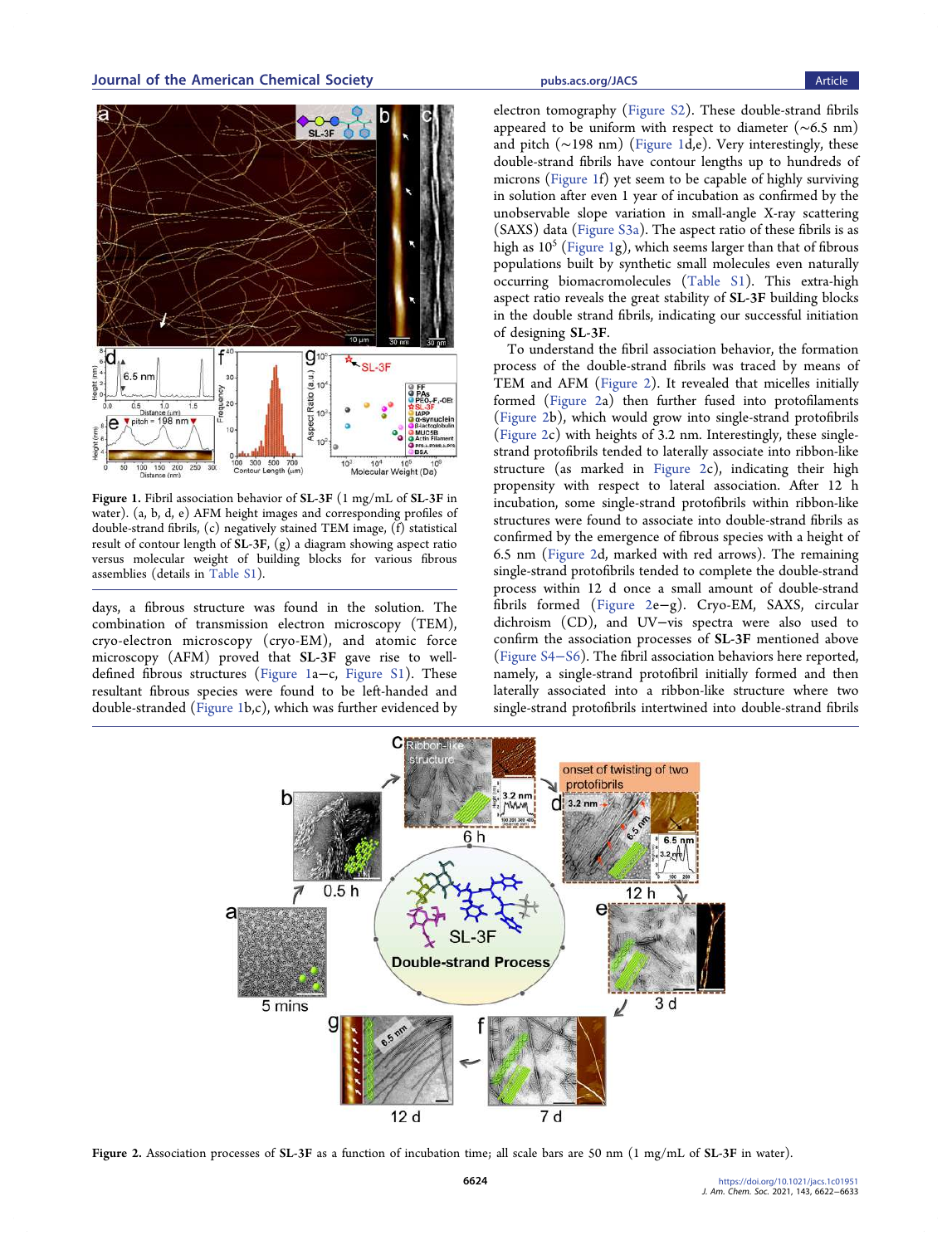<span id="page-3-0"></span>

Figure 3. All-atom simulation for double-strand process. (a) relaxation process of SL-3F single-strand protofibril adopting parallel packing mode. (b) Top view and front view of single-strand protofibril of SL-3F after blurring of the saccharide moiety. (c) Average statistical results of solventaccessible surface area (SASA) of each phenylalanine residue of SL-3F, (d) illustration for the competition between strand-forming and strandassociation. (e) Relaxation process of double-strand fibril of SL-3F. (f) SASA value of the phenylalanine residue contributed to strand association before and after undergoing the double-strand process, (g) the statistical results of two types of H-bonds involved in double-strand fibrils of SL-3F, (h) CD result of double-strand fibrils of SL-3F (1 mg/mL, water).

after a long induction period [\(Figure 2d](#page-2-0)), may provide the first visible evidence of double-stranded process of fibrils.

To rationalize this double-stranded process, molecular dynamics simulation was performed to afford the detail at an atomic level. As mentioned above, a starting structure in a parallel manner (Figure 3a, left) was defined (details in [Figure](http://pubs.acs.org/doi/suppl/10.1021/jacs.1c01951/suppl_file/ja1c01951_si_001.pdf) [S7](http://pubs.acs.org/doi/suppl/10.1021/jacs.1c01951/suppl_file/ja1c01951_si_001.pdf)), yet this amphiphilic structure may tend to form the initial template of single-strand protofibril in a way that the two hydrophobic ends of SL-3F close together (Figure 3a, middle) to reduce the exposure of hydrophobic end to water. After 10 ns simulation, a stable single-strand protofibril with remarkable left-handed feature emerged (Figure 3a, right).

Next, we attempted to rationalize the association of singlestrand protofibril into double-stranded fibril. After blurring the saccharide moiety on the surface of a balanced single-strand protofibril, it was readily found that most phenylalanine

residues tended to be embedded in the protofibril (marked as yellow in Figure 3b), while a small amount of phenylalanine residues (marked as green in Figure 3b) were still prone to expose on the surface. The calculation of solvent accessible surface area (SASA) allowed us to quantitatively identify the role of each phenylalanine residue of a SL-3F molecule (Figure 3c). The SASA value of the middle phenylalanine residue (in green in Figure 3d) was determined to be 0.90 nm<sup>2</sup>, but this value for the two phenylalanine residues at both sides (in yellow in Figure 3d) was only 0.43 and 0.40 nm<sup>2</sup>. This quantified result clearly suggested that the two phenylalanine residues at both sides that tended to be buried in the protofibril would contribute to strand formation, while the middle phenylalanine residue that was prone to expose on the protofibril surface was most likely involved in strand association (Figure 3d). Thereby four hydrophobic phenyl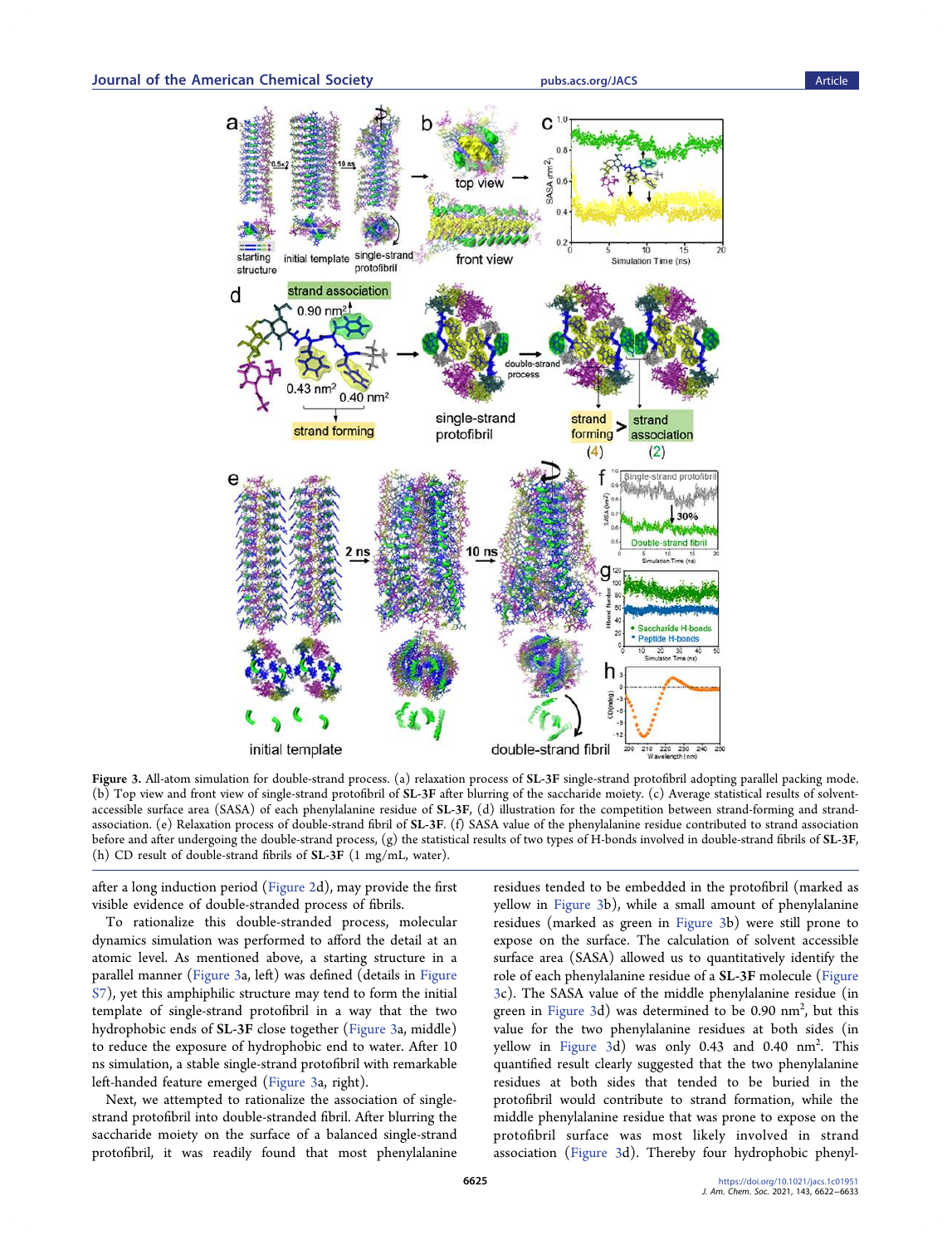alanine residues appeared to engage in strand formation, but only two hydrophobic phenylalanine residues would drive single-strand protofibrils to laterally associate ([Figure 3](#page-3-0)d). That is, the driving force for strand formation seemed to be larger than that for strand-association; in this case, strand formation appeared to be preferred, accounting for the high restraint of this type of protofibril with respect to lateral association.

Based the single-strand protofibril model, the formation of a double-strand fibril was simulated starting from two laterally located single-strand protofibrils, as indicated from our AFM observation [\(Figure 2](#page-2-0)c,d). It was found that a stable doublestrand fibril structure with striking left-handed tendency was yielded after a 10 ns relaxation on the initial template of double-strand fibril [\(Figure 3e](#page-3-0), supporting movie  $\overline{1}$ ). The simulation results showed that the average SASA of the middle phenylalanine responsible for strand-association decreased from 0.90  $nm^2$  for a single-strand protofibril to 0.59  $nm^2$  for a double-strand fibril [\(Figure 3](#page-3-0)f), implying that the potential of further lateral association of single-strand protofibril was attenuated significantly by double-stranded association. In addition, the all-atom simulation further suggested that only double-strand fibrils came to emerge after certain relaxation time even if more than two single-strand protofibrils constituted the initial template [\(Figure S8](http://pubs.acs.org/doi/suppl/10.1021/jacs.1c01951/suppl_file/ja1c01951_si_001.pdf)). This result was consistent with the aforementioned discussion, where the driving force for strand-forming exceeded that for strandassociation and the single-strand protofibril preferentially associated into double-strand species rather than underwent infinite lateral association.

In short, the all-atom simulation explained the fibril association very well since the obtained simulation structure of the single-stranded protofibrils and double-stranded fibrils were quite consistent with the experimental results. The diameter of the single-strand protofibril of the simulation model can be measured as 3.2 nm [\(Figure S9a](http://pubs.acs.org/doi/suppl/10.1021/jacs.1c01951/suppl_file/ja1c01951_si_001.pdf)), which is consistent to the diameter measured by AFM as 3.2 nm ([Figure 2c](#page-2-0)). Similarly, the diameter of the double-stranded fibril in simulation was measured as 6.4 nm ([Figure S9b](http://pubs.acs.org/doi/suppl/10.1021/jacs.1c01951/suppl_file/ja1c01951_si_001.pdf)), which is consistent with the diameter of 6.5 nm as observed by AFM [\(Figure 1](#page-2-0)d). More importantly, starting from two laterally associated single-strand protofibrils as observed in experiments ([Figure 2](#page-2-0)d), the left-handed twisting tendency of the double-stranded fibril was very similar to the lefthandedness found under AFM [\(Figure 1b](#page-2-0)) and TEM [\(Figure](#page-2-0) [1](#page-2-0)c). Thus, we may conclude that the all-atom simulation explained the observed fibril association very well, providing us a whole picture on the molecular level from the starting structure of SL-3F to single-strand protofibril, then to lefthanded double-strand fibrils. The consistency of simulation and experiments gave us an opportunity to connect the molecular structure to the various fibrous behaviors.

On the basis of the aforementioned results, the exact role of the saccharide part was further identified by simulation. It appeared that two sets of hydrogen bonds were involved in the protofibrils of SL-3F ([Scheme S4\)](http://pubs.acs.org/doi/suppl/10.1021/jacs.1c01951/suppl_file/ja1c01951_si_001.pdf), including saccharide Hbonds that were prone to be unstructured as a result of their steric nature<sup>[29](#page-10-0)</sup> and peptide H-bonds that having high propensity for forming  $\beta$ -sheet.<sup>[30](#page-10-0),[31](#page-10-0)</sup> The quantitative comparison revealed that saccharide H-bonds were slightly more than peptide H-bonds [\(Figure 3g](#page-3-0)), allowing the unstructured saccharide H-bonds, to some extent, to perturb the arrangement of regular peptide H-bonds. Thus, the secondary

structure of SL-3F protofibrils may not be as regular as a  $\beta$ sheet. Expectedly, the combination of CD spectroscopy ([Figure 3h](#page-3-0)), Fourier transform infrared spectrum (FT-IR), urea addition assay, and varying temperature CD assay [\(Figure](http://pubs.acs.org/doi/suppl/10.1021/jacs.1c01951/suppl_file/ja1c01951_si_001.pdf) [S10\)](http://pubs.acs.org/doi/suppl/10.1021/jacs.1c01951/suppl_file/ja1c01951_si_001.pdf) proved that triphenylalanine within SL-3F protofibrils indeed adopts a PP II helix conformation, which has a relatively random amide arrangement in comparison to  $\beta$ sheet. $32$ 

A relatively random amide arrangement arising from PP II helix conformation was thought to be capable of removing certain restrictions on the spatial motion of hydrophobic phenylalanine residues, $33$  allowing the moderate exposure of some hydrophobic residues on the surface of protofibrils as confirmed by the determined SASA value of 0.90 nm2 of each middle phenylalanine residue. Meanwhile, the carboxyl groups of sialyllactose exposed on the surface of protofibrils tended to be partially deprotonated in a neutral environment, giving rise to electrostatic repulsion interactions between single-strand protofibrils. Thus, hydrophobic and electrostatic repulsion interactions appeared to be capable of antagonistically defining the association behavior of single-strand protofibrils. It was found that the double-stranding process tended to cause an increase in the negative charge on the fibril surface as confirmed by zeta-potential measurement [\(Figure S11a](http://pubs.acs.org/doi/suppl/10.1021/jacs.1c01951/suppl_file/ja1c01951_si_001.pdf)) and also give rise to a 30% decrease in the exposed area of hydrophobic residue on the fibril surface [\(Figure 3](#page-3-0)f). As the electrostatic repulsion force emerged as a dominant interaction for fibril association, these double-strand fibrils tended to remain highly stable rather than continue to laterally associate. We also experimentally investigated the interfibril hydrophobic interactions. The outcome showed that the process of two single-stranded protofibril associating into a double-stranded fibril is often accompanied by appreciable changes in hydrophobic interactions ([Figure S11b](http://pubs.acs.org/doi/suppl/10.1021/jacs.1c01951/suppl_file/ja1c01951_si_001.pdf)), suggesting the involvement of hydrophobic interactions in the fibril association process.

As an intermediate species of particular interest, the ribbonlike structure involved in the association process of SL-3F ([Figure S12a](http://pubs.acs.org/doi/suppl/10.1021/jacs.1c01951/suppl_file/ja1c01951_si_001.pdf)) could be rationalized on the basis of the compromise of electrostatic repulsion to hydrophobic interaction among SL-3F single-strand protofibrils. To further verify this point, 1  $\mu$ L of NaOH solution (0.5 M) was added into the 1 mL solution of the ribbon-like structure to strengthen the electrostatic repulsion force among singlestranded protofibrils. After only 0.5 h, the ribbon-like structure already became relatively discrete, and then these discrete single-strand protofibrils further associated into ultralong double-strand fibrils within 8 h ([Figure S12\)](http://pubs.acs.org/doi/suppl/10.1021/jacs.1c01951/suppl_file/ja1c01951_si_001.pdf). The speed of fibril association in basic conditions appeared to be dozens of times faster than that in a neutral environment [\(Figure S13](http://pubs.acs.org/doi/suppl/10.1021/jacs.1c01951/suppl_file/ja1c01951_si_001.pdf)), verifying the strong contribution from electrostatic repulsion.

Taken together, it appeared that this type of glycopeptide model synergistically encoded the fibril association behavior through two key parameters. One parameter referred to the competition between the strand-forming tendency and strandassociation tendency, which was encoded by the peptide moiety; another parameter is the competitive set of interactions including electrostatic repulsion and hydrophobic interaction that resided together on the surface of protofibrils, which appeared to be encoded by the saccharide moiety because the saccharide moiety not only contributed to the electrostatic repulsion but also indirectly mediated the exposure of hydrophobic residues on the surface of protofibrils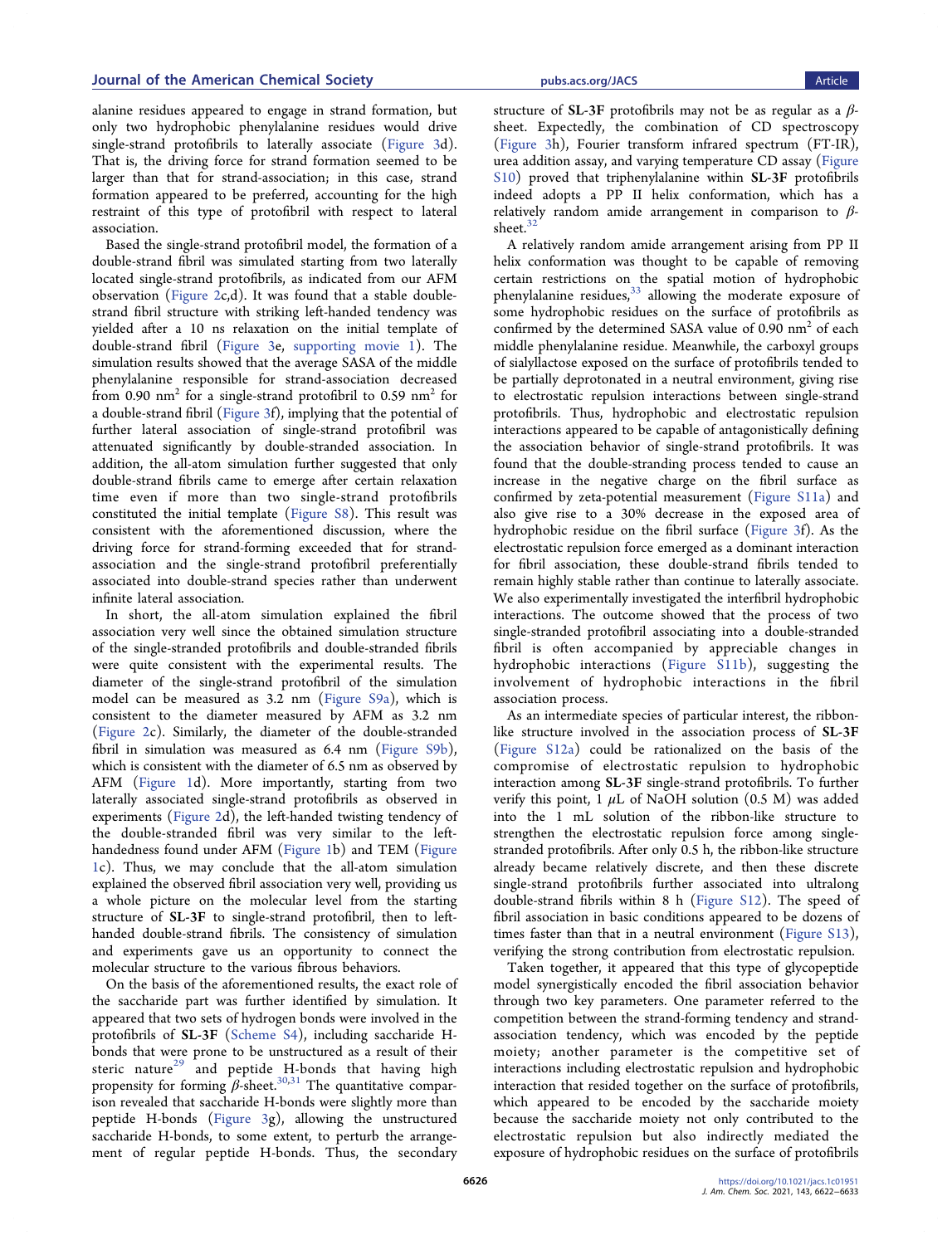<span id="page-5-0"></span>

Figure 4. Fibril association behavior of SL-4F (1 mg/mL of SL-4F in water). (a, b) Negatively stained TEM (c) cryo-EM images of twisted ribbon structure of SL-4F, (d) top view and front view of a single-strand protofibril of SL-4F after blurring the saccharide moiety, (e) statistical results of the solvent-accessible surface area (SASA) of each phenylalanine residue of SL-4F, (f) illustration for the competition between strand-forming and strand-association,  $(g)$  the AFM height image of radially associated protofibrils of SL-4F, (h) relaxation process of twisted ribbon of SL-4F (front view and side view), (i) the statistical results of two types of H-bonds involved in protofibrils of SL-4F, (j) the CD result of SL-4F (1 mg/mL, water); scale bar in a, c, and g is 50, 50, and 10 nm, respectively.

by affecting the secondary structure of protofibrils due to their involvement in the H-bond competition with the peptide moiety.

To further unravel the contribution of the saccharide moiety on the fibril association behaviors, we selected to remove the sialic acid from sialyllactose in situ by sialidase to obtain Lac-3F. As shown in [Figure S14c,](http://pubs.acs.org/doi/suppl/10.1021/jacs.1c01951/suppl_file/ja1c01951_si_001.pdf) the removal of sialic acid triggered the switch from ultralong fibrils into vesicles. The structural evolution process was traced by TEM; initially, the long fibrils collapsed into short fibrils, and then these short fibrils tended to laterally associate into bundles and further fused into nanosheets, which would spontaneously curl into vesicles in solution ([Figure S14e](http://pubs.acs.org/doi/suppl/10.1021/jacs.1c01951/suppl_file/ja1c01951_si_001.pdf)). The decrease of aggregate size with incubation time observed in DLS assay appeared to well match this structural evolution ([Figure S14f](http://pubs.acs.org/doi/suppl/10.1021/jacs.1c01951/suppl_file/ja1c01951_si_001.pdf)). More importantly, the conversion of secondary structure from PP II helix to  $\beta$ -sheet ([Figure S14d](http://pubs.acs.org/doi/suppl/10.1021/jacs.1c01951/suppl_file/ja1c01951_si_001.pdf)) suggested that the removal of sialic acid significantly weakened the interference of unstructured saccharide H-bonds on regular peptide H-bonds; as a result, the intrinsic priority of forming a  $\beta$ -sheet of a peptide moiety tended to be liberated. This result appeared to exemplify the effect of the subtle trade-off of the saccharide moiety and the peptide part on the fibril association behavior.

SL-4F Radially Associates into a Twistedly Right-Handed Nanoribbon. To further determine the synergistic definition of peptides and saccharides on the fibril association behaviors, SL-4F (details in [Scheme S6\)](http://pubs.acs.org/doi/suppl/10.1021/jacs.1c01951/suppl_file/ja1c01951_si_001.pdf) was employed as another model to highlight the contribution from peptides via addition of one phenylalanine. By applying the same assembly scenario of SL-3F, it was found that SL-4F associated into a

twisted nanoribbon structure with width centered at 25 nm and pitch of 280 nm (Figure 4a-c, [S15\)](http://pubs.acs.org/doi/suppl/10.1021/jacs.1c01951/suppl_file/ja1c01951_si_001.pdf). Excitingly, these welldefined nanoribbons were found to be right-handed (Figure 4b), indicating that SL-4F gave rise to a new fibril association behavior. Molecular dynamics simulation was performed again to rationalize this change. Starting from the parallel packing of SL-4F as SL-3F, the model of single-strand protofibril was built again by twisting two of the starting structures together ([Figure S16a,](http://pubs.acs.org/doi/suppl/10.1021/jacs.1c01951/suppl_file/ja1c01951_si_001.pdf) simulation details in SI). The quantified results showed that, in the case of four hydrophobic phenylalanine residues of SL-4F, two (marked as yellow in Figure 4e, 4f) with SASA of 0.15and 0.30 nm<sup>2</sup> would contribute to strand-forming and another two (marked as green in Figure 4e,f) with SASA of 1.31 and  $0.51$  nm<sup>2</sup> would engage in strand-association (Figure 4d−f). Thus, the driving force for strand-forming (four phenylalanine residues) could be equal to that for strandassociation (four phenylalanine residues) (Figure 4f); in this case, the strand-association might severely interfere the occurrence of strand-forming event.

Moreover, the involvement of two phenylalanine residues with SASA values up to  $1.31$  and  $0.51$  nm<sup>2</sup> into strandassociation would cause a strong hydrophobic interaction among single-strand protofibrils of SL-4F, which would facilitate the radial association of the protofibrils while severely inhibiting their axial growth, giving rise to the radial association of short protofibrils into a ribbon structure ([Figure S16b](http://pubs.acs.org/doi/suppl/10.1021/jacs.1c01951/suppl_file/ja1c01951_si_001.pdf)). Indeed, the AFM image showed that the SL-4F afforded only short protofibrils with high propensity to undergo radial association (Figure 4g, [Figure S17](http://pubs.acs.org/doi/suppl/10.1021/jacs.1c01951/suppl_file/ja1c01951_si_001.pdf)). According to this experimental result, we defined the initial template of the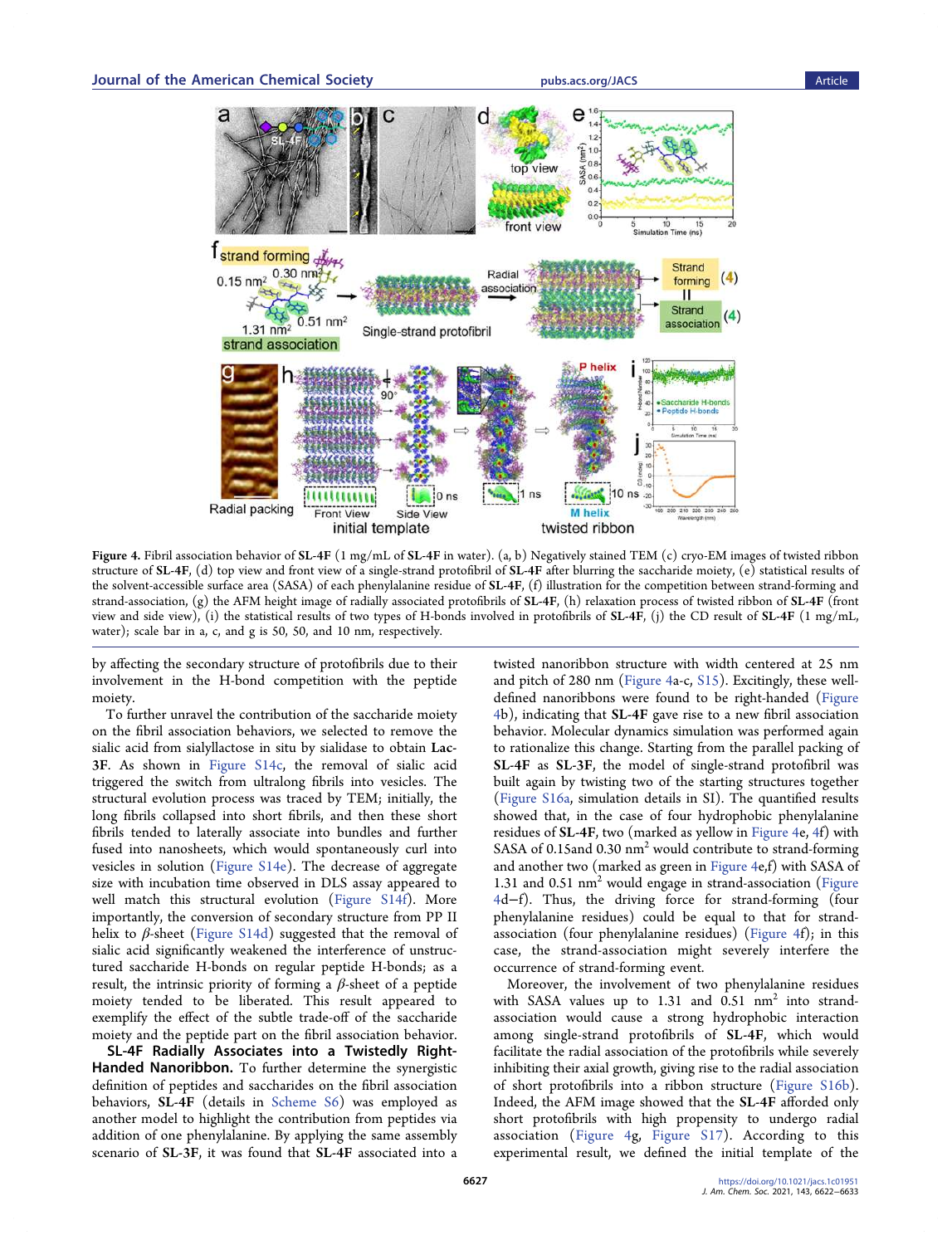<span id="page-6-0"></span>

Figure 5. Fibril association behavior of SL-2F (1 mg/mL of SL-2F in water). (a, b) AFM height images, (c) Cryo-EM image of multistrand ribbon structure of SL-2F, (d) all-atom simulation result of a single-strand protofibril, (e) top view and front view of single-strand protofibrils of SL-2F after blurring the saccharide moiety, (f) the statistical results of solvent accessible surface area (SASA) of each phenylalanine residues of SL-2F, (g) rheological behavior of SL-2F gel  $(0.1 \text{ mass} \%)$ , (h) statistical results of two types of H-bonds involved in protofibrils of SL-2F, (i) CD result of SL-2F (1 mg/mL, water), (j) illustration for the competition between strand-forming and strand-association; scale bar in a, b, and c is 100 nm.

nanoribbon ([Figure 4](#page-5-0)h). After 10 ns simulation, along the lefthandedness tendency that emerged in each single-strand protofibril (as marked with dotted box in [Figure 4](#page-5-0)h), the entire ribbon structure yet displayed a pronounced righthanded tendency (labeled with red dot in [Figure 4](#page-5-0)h, [supporting movie 2\)](http://pubs.acs.org/doi/suppl/10.1021/jacs.1c01951/suppl_file/ja1c01951_si_003.mpg). It was supposed that the molecular chirality of phenylalanine triggered the axial left-handedness of each single-strand protofibril, $34$  and the twisting to the left of the single-strand protofibrils that adhered to each other via strong hydrophobic interaction may in turn drive the entire ribbon to twist to the right. $35$ 

Notably, in the case of SL-4F, the quantitative excess of peptide H-bonds to saccharide H-bonds ([Figure 4i](#page-5-0)) possibly liberated the high propensity for  $β$ -sheet formation of the peptide moiety as confirmed by the CD results ([Figure 4j](#page-5-0)). In general, the all-atom simulation illustrated the fibril association of SL-4F very well since the obtained simulation structure of the single-stranded protofibrils and twisted nanoribbons

seemed to be quite consistent with the experimental results. The diameter of the single-stranded protofibril of the simulation model can be measured as 3.7 nm [\(Figure S17d](http://pubs.acs.org/doi/suppl/10.1021/jacs.1c01951/suppl_file/ja1c01951_si_001.pdf)), which was consistent with the diameter measured by AFM as 3.7 nm ([Figure S17c](http://pubs.acs.org/doi/suppl/10.1021/jacs.1c01951/suppl_file/ja1c01951_si_001.pdf)). More importantly, starting from some radially associated single-stranded protofibrils as observed in experiments [\(Figure 4g](#page-5-0)), the right-handed twisting tendency of the nanoribbon was very similar to the right-handedness found under TEM [\(Figure 4](#page-5-0)b,c).

SL-2F Laterally Associates into Multistrand Ribbon and Hydrogel. To gain further insights to the encoding of saccharides and peptides on the fibril association, SL-2F was exploited as another model to emphasize the contribution from saccharide via removal of one phenylalanine. The assembly of SL-2F was prepared following the same procedure as for SL-3F and SL-4F. The combination of AFM and Cryo-EM results showed that SL-2F laterally associated into a multistrand ribbon comprising single-strand protofibrils as confirmed by a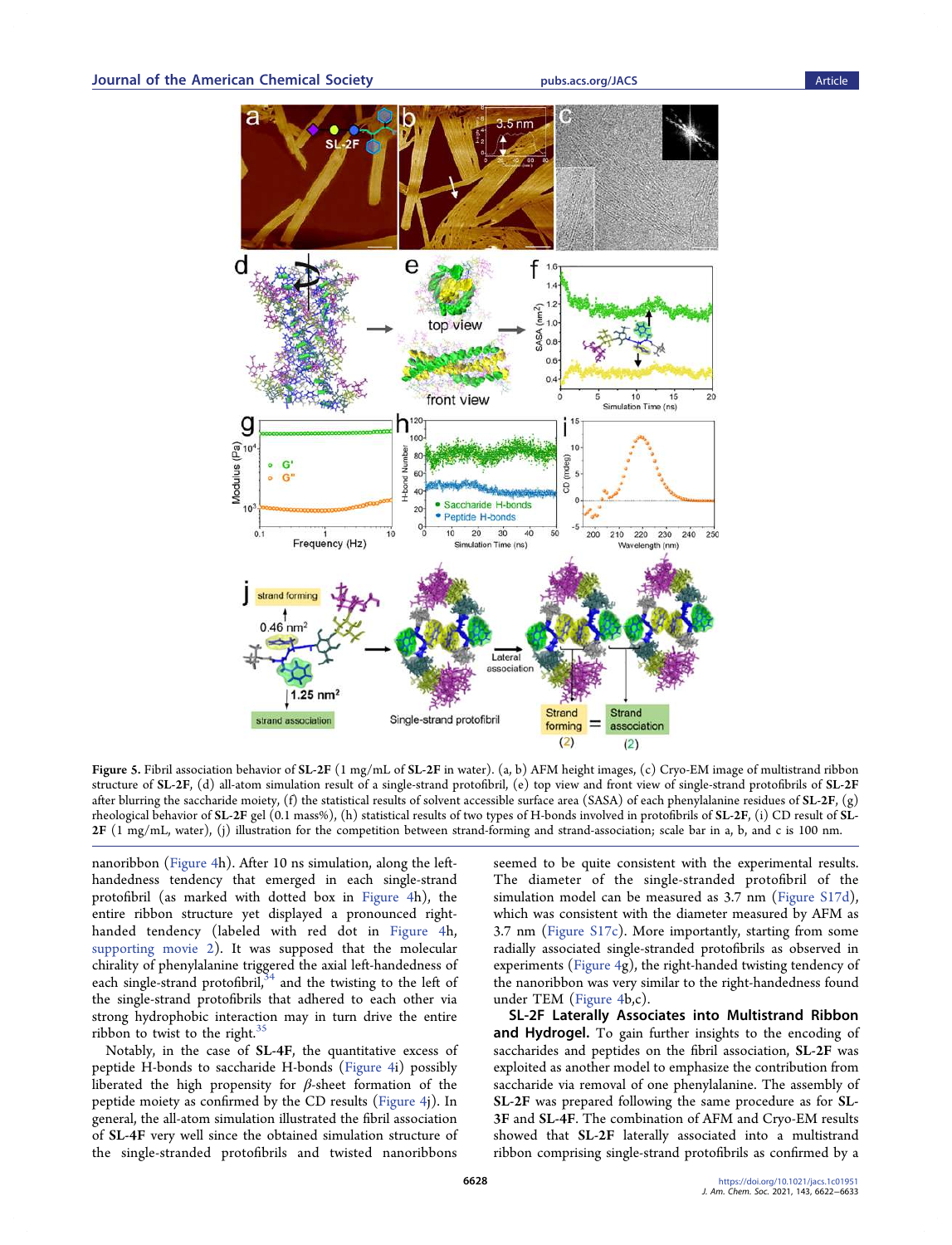<span id="page-7-0"></span>

Figure 6. (a) Statistical results of two sets of H-bonds involved in protofibrils and (b) rheological behavior (0.5 mass%) of diverse glycopeptides. The saccharide H-bond/peptide H-bond (S/P) calculated from the averaged saccharide H-bonds within the simulation time was divided by the averaged peptide H-bonds within the simulation time. (c) Hydrogel strength  $(G')$  as a function of number ratios of saccharide H-bonds to peptide H-bonds (S/P).

height of about 3.5 nm ([Figure 5](#page-6-0)a−c). The trace on the association process showed that in the initial 12 h SL-2F appeared to share a similar association process with SL-3F, such as micelles, protofilaments, and multistrand ribbon sequentially formed [\(Figure S18\)](http://pubs.acs.org/doi/suppl/10.1021/jacs.1c01951/suppl_file/ja1c01951_si_001.pdf). Unexpectedly, after a 48 h incubation, these single-strand protofibrils tended to undergo an infinitely lateral association to afford a hydrogel with a superhigh storage modulus up to 19000 Pa, rather than associate into highly discrete double-strand fibrils like SL-3F ([Figure 5a](#page-6-0),g, [Figure S19\)](http://pubs.acs.org/doi/suppl/10.1021/jacs.1c01951/suppl_file/ja1c01951_si_001.pdf).

To rationalize what differentiated the fibril association behaviors of SL-2F and SL-3F, molecular dynamics simulation was performed again. The aforementioned parallel packing of SL-2F, like those of SL-3F/SL-4F, was employed, which was further associated into a single-strand protofibril. Then a stable single-strand protofibril structure with a pronounced lefthanded tendency was yielded after 50 ns simulation [\(Figure](#page-6-0) [5](#page-6-0)d, [Figure S20](http://pubs.acs.org/doi/suppl/10.1021/jacs.1c01951/suppl_file/ja1c01951_si_001.pdf)). Notably, the diameter of a stable single-strand protofibril was determined to be about 3.5 nm [\(Figure S20a](http://pubs.acs.org/doi/suppl/10.1021/jacs.1c01951/suppl_file/ja1c01951_si_001.pdf)), which was consistent to the observation from an AFM image ([Figure 5b](#page-6-0)). After the saccharide moiety was blurred on the surface of a single-strand protofibril, it appeared that the exposure of hydrophobic phenylalanine residues on the surface of SL-2F single-strand protofibrils was more significant than that on the surface of SL-3F [\(Figure 5e](#page-6-0), Figure [3b](#page-3-0)). The quantified results showed that the average SASA value of each phenylalanine residue exposed on the protofibril surface of SL- $2F$  was 1.25 nm<sup>2</sup> [\(Figure 5f](#page-6-0)), which was nearly 40% higher than that of **SL-3F** (0.90  $\mathrm{nm}^2$ ), implying a strong hydrophobic interaction among protofibrils of SL-2F. This enhanced

hydrophobic interaction could be illustrated from the remodeled synergy of the saccharide part and peptide moiety. In detail, in the case of SL-2F, the saccharide H-bonds were twice as high as peptide H-bonds ([Figure 5](#page-6-0)h), allowing the unstructured saccharide H-bonds to seriously interfere with the arrangement of regular peptide H-bonds.<sup>[36](#page-11-0)</sup> Thus, the secondary structure adopted by diphenylalanine within SL-2F protofibrils may be irregular. Indeed, a prominent maximum at 220 nm arising from phenylalanine chromo-phores<sup>[37](#page-11-0)</sup> indicated that diphenylalanine within  $SL-2F$  protofibrils adopted a random packing mode ([Figure 5i](#page-6-0)). It was thought that random amide arrangement hardly imposed adequate restrictions on the spatial motion of hydrophobic phenylalanine residues, thus giving rise to a large exposure of hydrophobic residues on the surface of protofibrils.<sup>3</sup>

Notably, for the two phenylalanine residues of SL-2F, one with SASA of  $0.46$  nm<sup>2</sup> would contribute to strand-forming and another one with SASA of  $1.25 \text{ nm}^2$  would engage in strand-association; thus, the driving force for strand-forming (two phenylalanine residues) was equal to that for strandassociation (two phenylalanine residues) [\(Figure 5](#page-6-0)j). Similar to SL-4F, the strand-association might severely interfere strand-forming event, thus hardly giving rise to long fibrous structures. On the basis of the above discussion, we intend to believe that the dominant strand-association and the relatively strong hydrophobic interaction drove the single-strand protofibrils of SL-2F to undergo infinitely lateral association and finally to gel.

We also replaced the middle phenylalanine for strandassociation of SL-3F with either tyrosine to obtain SL-FYF,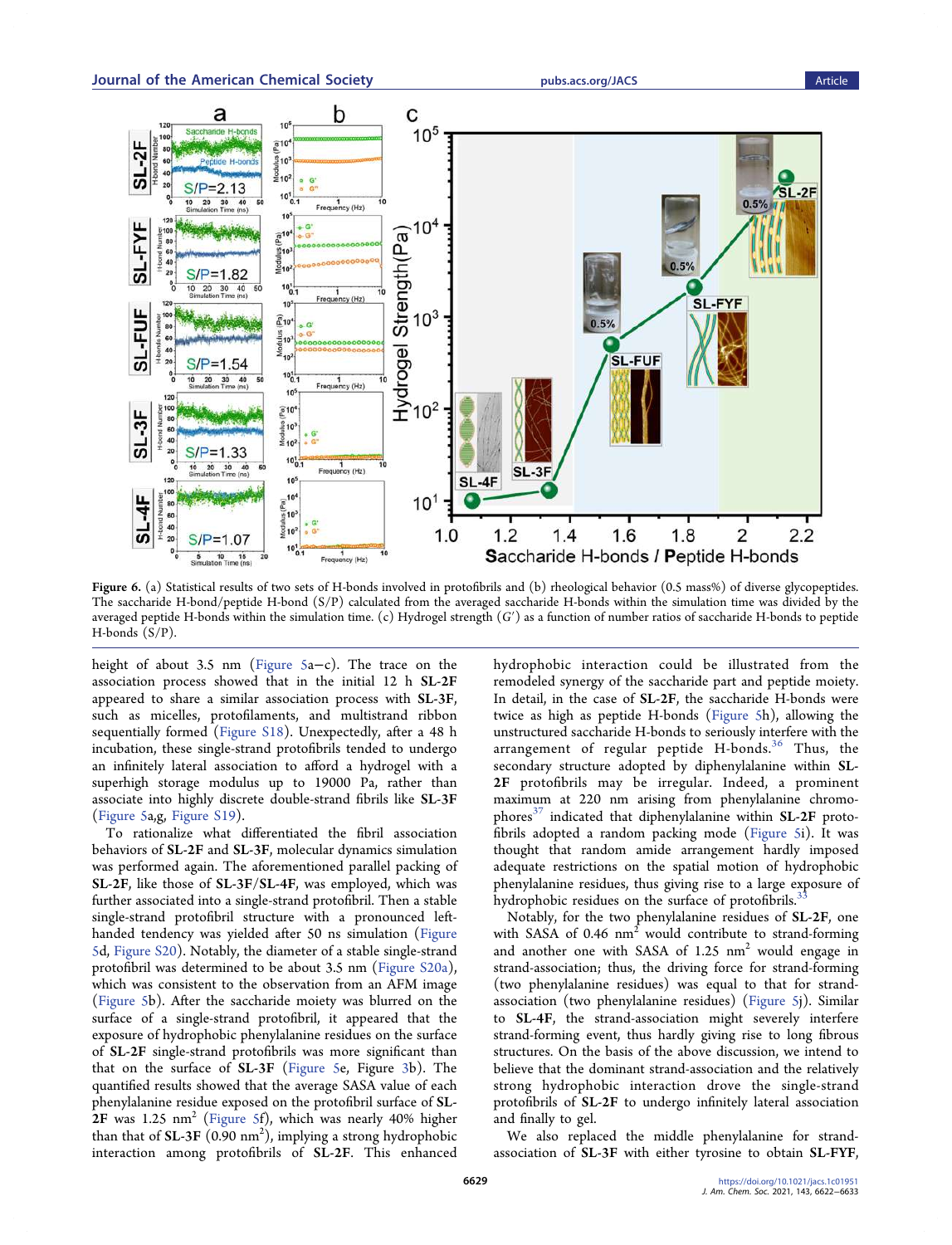<span id="page-8-0"></span>

Figure 7. (a) Schematic illustration for transwell assay, (b) in vitro inhibition effect of various fibrils on B16F10 cells migration, (c) in vitro inhibition of SL-3F double-strand fibrils on the growth of B16F10 cells, visualization of interaction between SL-3F double-strand fibrils and B16F10 cells by (d) CLSM and (e) FE-SEM. Data are presented as mean  $\pm$  s.e.m. Statistical significance was calculated by Student's t test: \*\*P < 0.001,  $*P < 0.01$ ,  $*P < 0.05$ .

which may contribute to lower hydrophobic interaction than phenylalanine, or fluorophenylalanine to obtain SL-FUF, which could provide higher hydrophobic interaction than phenylalanine [\(Scheme S6](http://pubs.acs.org/doi/suppl/10.1021/jacs.1c01951/suppl_file/ja1c01951_si_001.pdf)). SL-FYF was found to associate into discrete single-strand protofibrils rather than doublestrand fibers like SL-3F, possibly because of the weak driving force for strand-association [\(Figure S21a](http://pubs.acs.org/doi/suppl/10.1021/jacs.1c01951/suppl_file/ja1c01951_si_001.pdf)). In the case of SL-FUF, the most frequently occurring population appeared to be a thick fibrous structure composed of double-strand fibrils with 6.3 nm height [\(Figure S21j\)](http://pubs.acs.org/doi/suppl/10.1021/jacs.1c01951/suppl_file/ja1c01951_si_001.pdf), displaying a higher tendency of lateral association than that of SL-FYF and SL-3F, which could be ascribed to the stronger driving force for strand-association.

Correlation between Molecular Building Blocks and Hydrogelation Properties. Having dissected the relationship between molecular building blocks and fibril association behaviors, next we tentatively leveraged the fibril association behaviors to bridge the molecular building blocks with some macroscopic properties in terms of hydrogelation. As mentioned above, the trade-off of saccharide H-bonds and peptide H-bonds demonstrated a critical determinant for fibril association; this inspired us to further correlate these two sets of H-bonds with hydrogelation properties of glycopeptide fibrils. We first dispersed five types of glycopeptides into water under neutral conditions with an identical concentration of 0.5 mass % and then incubated for 12 d. On the basis of the quantitative comparison of two sets of H-bonds as well as the hydrogel strength of five types of glycopeptides, an appreciable relationship between these two aspects emerged [\(Figure 6](#page-7-0)a,b). To better understand this relationship, we further introduced a parameter S/P, i.e., number ratio of saccharide H-bonds to peptide H-bonds to build a bridge between molecular building blocks and hydrogel strength [\(Figure 6c](#page-7-0)).

Fortunately, a clear relationship between the molecular building blocks and hydrogel strength can be displayed as follows. At low  $S/P$  ratios (<1.4), the dominant peptide Hbonds tended to enable the glycopeptides assembling into twisted fibrils, such as twisted double-strand fibrils of SL-3F and twisted nanoribbons of SL-4F. Notably, these twisted fibrils were found to be capable of good survival in aqueous solution and therefore always afforded solutions with no appreciable modulus, possibly since the twisted structure

renders these fibrils self-limiting with respect to infinitely lateral association and bundle formation that often gives rise to hydrogel.[38,39](#page-11-0) When the S/P ratio was increased to a higher value  $(1.4 \lt S/P \lt 1.9)$ , more unstructured saccharide Hbonds might have interfered with the regular packing of peptide part and thus enabled larger exposure of the fluorophenylalanine residue of SL-FUF compared to SL-3F. Thus, the double-strand fibrils with a strong hydrophobic surface (as marked with light orange in [Figure 6](#page-7-0)c) tended to associate into thick fibrils providing a weak hydrogel with modulus of 520 Pa. Interestingly, for SL-FYF, the flexible single-strand protofibrils defined by dominant unstructured saccharide H-bonds and weak driving force for strandassociation afforded a hydrogel with a modulus of 2100 Pa, and the most likely reason could be the strong topological interactions among flexible single-strand protofibrils that hardly underwent any further association.<sup>[40](#page-11-0)</sup> As the S/P ratio was more than 1.9, the fully dominant saccharide H-bonds imparted the single-strand protofibrils of SL-2F with very strong hydrophobic surface (as marked with orange in [Figure](#page-7-0) [6](#page-7-0)c), these protofibrils tended to undergo finitely lateral association to afford a very strong hydrogel with modulus up to 32500 Pa.

The saccharide moiety, on one hand, engaged in the modulation of the hydrogelation properties with the form of saccharide H-bonds; on the other hand, the electrostatic interaction provided by the saccharide moiety could also manipulate the hydrogelation properties. For example, the addition of a small amount of HCl  $(1 \mu L, 0.5 M)$  would trigger the highly stable fibrils of SL-3F to collapse into hydrogel with a modulus of 400 Pa [\(Figure S22\)](http://pubs.acs.org/doi/suppl/10.1021/jacs.1c01951/suppl_file/ja1c01951_si_001.pdf), and possibly the weakened surface negative charge gave rise to the collapse of SL-3F fibrils. In short, we suppose that the hydrogelation property was still governed by the saccharide moiety and peptide part.

Correlation between Fibril Association Behaviors and Antitumor Activities. Given that the fibrous populations investigated here exhibited a high structural similarity to extracellular matrices, a niche can regulate tumor invasion and migration via cell−matrix interaction[.41](#page-11-0) Moreover, the natural tumor microenvironments often impart changes in cell−matrix interaction through variation with respect to fibril association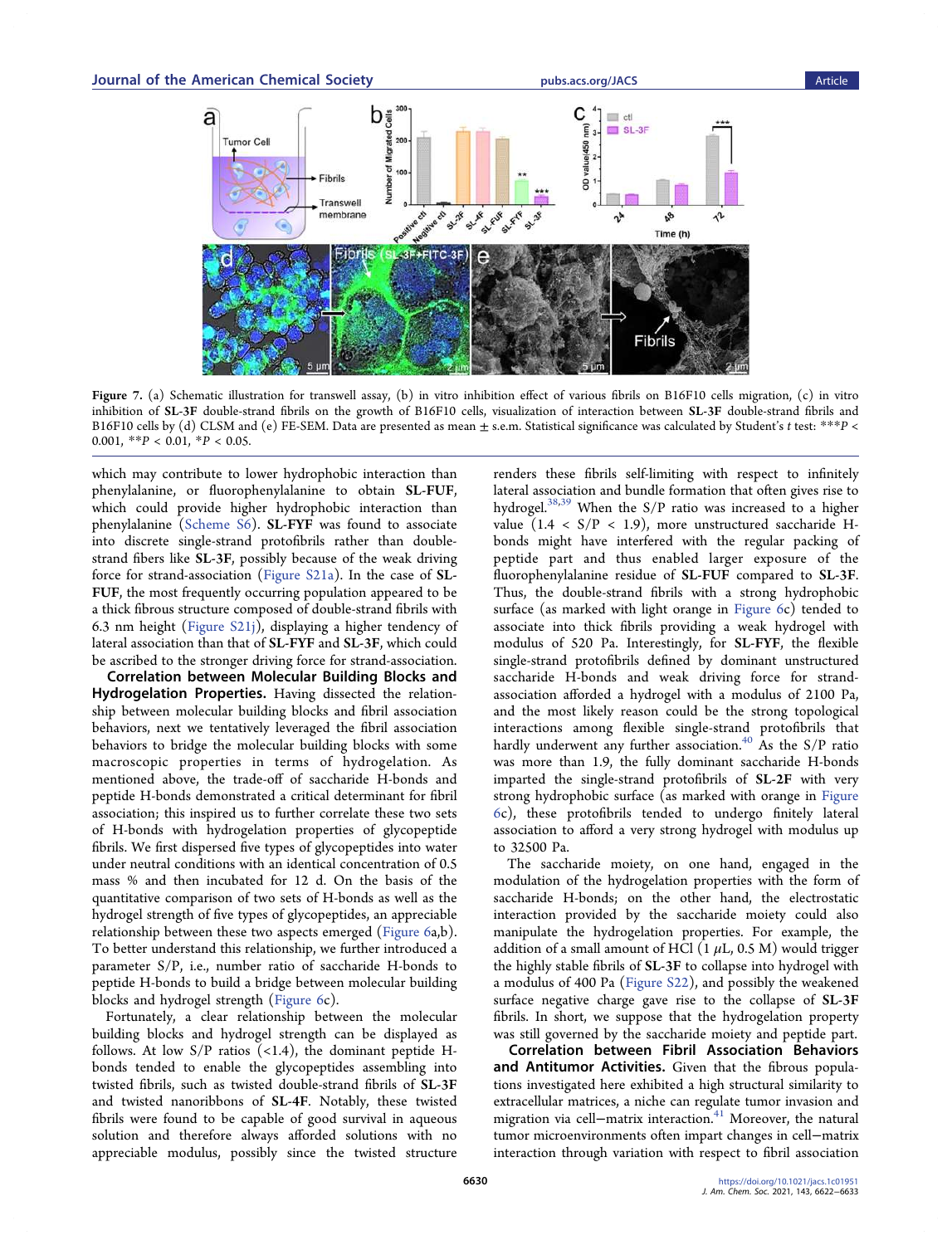<span id="page-9-0"></span>behavior.[42](#page-11-0) All of these inspired us to correlate fibril association behavior with cell−matrix interactions. Thus, we selected diverse tumor cells for rationalizing this correlation on the basis of the presence of cell−matrix interactions between overexpressed sialyllactose receptors on tumor cell surfaces and sialyllactose exposed on the fibrils surface. $43$ 

Tumor migration assay performed by the transwell method was selected to evaluate the effect of fibril association behavior on cell−matrix interaction ([Figure 7a](#page-8-0)). These five types of fibrous populations exhibited no detected cytotoxicity even when the concentration was up to 0.25 mg/mL [\(Figure S23](http://pubs.acs.org/doi/suppl/10.1021/jacs.1c01951/suppl_file/ja1c01951_si_001.pdf)). The diverse nongelling fibrous species were incubated with B16F10 cells at a concentration of 0.125 mg/mL. The in vitro outcomes showed that the double-strand fibrils of SL-3F and single-strand fibrils of SL-FYF could display certain inhibition on the migration of B16F10 cells while double-strand fibrils of SL-3F exhibited the most effective inhibition, but the fibrous species of SL-2F, SL-4F, or SL-FUF could not ([Figure 7b](#page-8-0), [Figure S24\)](http://pubs.acs.org/doi/suppl/10.1021/jacs.1c01951/suppl_file/ja1c01951_si_001.pdf). The universality of the double-strand fibrils of SL-3F to inhibit migration of diverse tumor cells such as BV-2 and HepG 2 is also demonstrated in the Supporting Information ([Figure S25](http://pubs.acs.org/doi/suppl/10.1021/jacs.1c01951/suppl_file/ja1c01951_si_001.pdf)). We also tentatively quantified interactions between SL-3F fibrils and B16F10 cells, and the outcome showed that each microgram fibrils of SL-3F could adhere (2.8  $\pm$  0.5)  $\times$  10<sup>3</sup> B16F10 cells ([Figure S26\)](http://pubs.acs.org/doi/suppl/10.1021/jacs.1c01951/suppl_file/ja1c01951_si_001.pdf).

The double-strand fibrils of SL-3F were also proven to be capable of delaying the growth of tumor cells ([Figure 7c](#page-8-0)). To further rationalize the mechanism underlying inhibition of tumor cell migration and growth, the visualization of the interaction between distinct fibrils and tumor cells was performed. Co-assembly of SL-3F or SL-FYF with FITC-3F afforded the corresponding fluorescence-labeled fibrils, which were named as SL-3F+FITC-3F and SL-FYF+FITC-3F, respectively. When these fluorescence-labeled fibrils were cocultured with B16F10 cells for 48 h, SL-3F+FITC-3F appeared to tightly stick to the surface of B16F10 cells like molecular glue<sup> $44$ </sup> ([Figure 7d](#page-8-0)), whereas neither SL-FYF+FITC-3F nor only FITC-3F could effectively stick to the surface of B16F10 cells ([Figure S27\)](http://pubs.acs.org/doi/suppl/10.1021/jacs.1c01951/suppl_file/ja1c01951_si_001.pdf), suggesting that the capability of sticking cells together of the SL-3F fibrils might be one of the factors that can inhibit tumor migration. The FE-SEM images provided high resolution evidence of interaction between double-strand fibrils and tumor cells ([Figure 7](#page-8-0)e).

The correlation between fibril association behaviors and antitumor activities was further interrogated by in vivo assay. SL-FYF and SL-3F, two fibrous species with similar morphology of high aspect ratio but distinct association behavior (the former is single-stranded, the latter is doublestranded), was selected to perform the in vivo assay. We first injected B16F10 cells into the abdominal cavity of the mice and then injected the fibrous species of SL-FYF and SL-3F at the same location of the tumor. After 6 d incubation, the antitumor activities of SL-3F seemed to outperform that of SL-FYF [\(Figure S28](http://pubs.acs.org/doi/suppl/10.1021/jacs.1c01951/suppl_file/ja1c01951_si_001.pdf)), which was well consistent with the in vitro results [\(Figure 7b](#page-8-0)). This difference in antitumor activity seemly emerged from the distinct capabilities of sticking tumor cells of fibrous species, which was significantly influenced by their fibril association behaviors.

# ■ CONCLUSION

In summary, we have experimentally and theoretically demonstrated the synergistic encoding of saccharides and peptides on fibril association behaviors based on a designed set of glycopeptide models. The subtle trade-off of oligosaccharide and oligopeptide components was proven to be a determinant that regulates the growth direction as well as chirality of fibrils. The fibril association was also identified as a useful tool to bridge the molecular building blocks and some macroscopic properties in terms of hydrogelation as well as antitumor activities. Notably, the double-strand fibrils of SL-3F with a super high aspect ratio up to  $10<sup>5</sup>$  were found to be capable of highly surviving in solution and firmly sticking on the tumor cells surface. Glycosylation is a ubiquitous phenomenon in Nature, which is involved in various fibrous association processes with distinct effects. We hope that the molecular details of saccharides on fibrous association may reveal some mechanisms involved by glycans and predict unraveled disciplines. In short, the reported comprehensive landscape of fibril association behaviors may provide tools to decode naturally occurring fibril association and shed unique insight on fibrous material design.

#### ■ ASSOCIATED CONTENT

#### **6** Supporting Information

The Supporting Information is available free of charge at [https://pubs.acs.org/doi/10.1021/jacs.1c01951.](https://pubs.acs.org/doi/10.1021/jacs.1c01951?goto=supporting-info)

Synthesis, prescreening of glycopeptide modes, characterization of fibrils, and antitumor activities of the fibrils ([PDF](http://pubs.acs.org/doi/suppl/10.1021/jacs.1c01951/suppl_file/ja1c01951_si_001.pdf))

Stable double-strand fibril structure with striking lefthanded tendency ([MPG](http://pubs.acs.org/doi/suppl/10.1021/jacs.1c01951/suppl_file/ja1c01951_si_002.mpg))

Nanoribbon with pronounced right-handed tendency ([MPG\)](http://pubs.acs.org/doi/suppl/10.1021/jacs.1c01951/suppl_file/ja1c01951_si_003.mpg)

# ■ AUTHOR INFORMATION

# Corresponding Author

Guosong Chen − The State Key Laboratory of Molecular Engineering of Polymers and Department of Macromolecular Science and Multiscale Research Institute of Complex Systems, Fudan University, Shanghai 200433, P.R. China; [orcid.org/0000-0001-7089-911X](http://orcid.org/0000-0001-7089-911X); Email: [guosong@](mailto:guosong@fudan.edu.cn) [fudan.edu.cn](mailto:guosong@fudan.edu.cn)

#### Authors

- Rongying Liu  $-$  The State Key Laboratory of Molecular Engineering of Polymers and Department of Macromolecular Science, Fudan University, Shanghai 200433, P.R. China
- Ran Zhang − State Key Laboratory of Polymer Physics and Chemistry, Changchun Institute of Applied Chemistry, Chinese Academy of Sciences, Changchun 130022, P.R. China
- Long Li − The State Key Laboratory of Molecular Engineering of Polymers and Department of Macromolecular Science, Fudan University, Shanghai 200433, P.R. China
- Zdravko Kochovski − Department for Electrochemical Energy Storage, Helmholtz-Zentrum Berlin für Materialien und Energie, 14109 Berlin, Germany
- Lintong Yao − The State Key Laboratory of Molecular Engineering of Polymers and Department of Macromolecular Science, Fudan University, Shanghai 200433, P.R. China

Mu-Ping Nieh − Polymer Program, Institute of Materials Science and Department of Chemical and Biomolecular Engineering, University of Connecticut, Storrs, Connecticut 06269, United States; [orcid.org/0000-0003-4462-8716](http://orcid.org/0000-0003-4462-8716)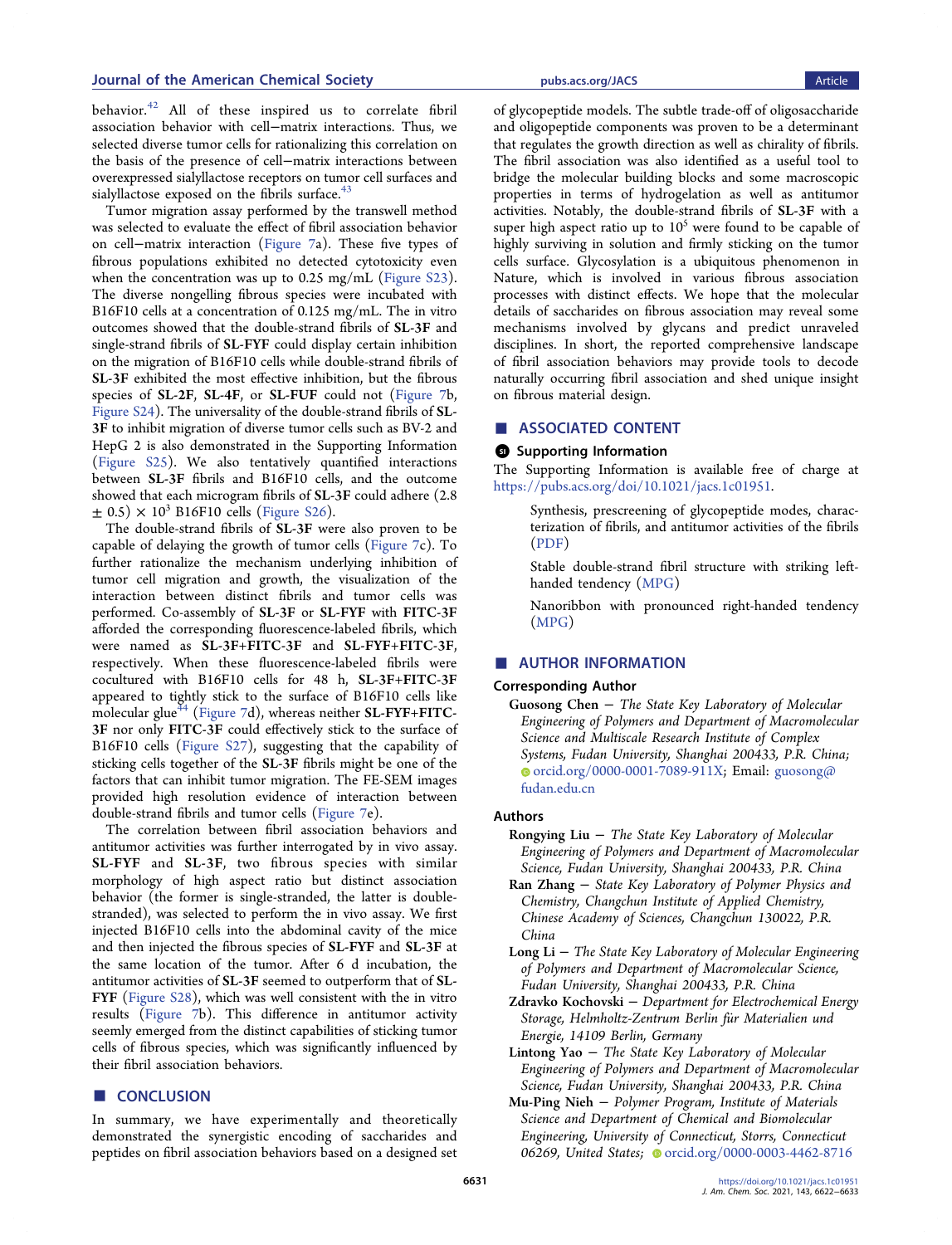- <span id="page-10-0"></span>Yan Lu − Department for Electrochemical Energy Storage, Helmholtz-Zentrum Berlin für Materialien und Energie, 14109 Berlin, Germany; Institute of Chemistry, University of Potsdam, 14476 Potsdam, Germany; O[orcid.org/0000-](http://orcid.org/0000-0003-3055-0073) [0003-3055-0073](http://orcid.org/0000-0003-3055-0073)
- Tongfei Shi − State Key Laboratory of Polymer Physics and Chemistry, Changchun Institute of Applied Chemistry, Chinese Academy of Sciences, Changchun 130022, P.R. China; [orcid.org/0000-0002-6763-2200](http://orcid.org/0000-0002-6763-2200)

Complete contact information is available at: [https://pubs.acs.org/10.1021/jacs.1c01951](https://pubs.acs.org/doi/10.1021/jacs.1c01951?ref=pdf)

### **Notes**

The authors declare no competing financial interest.

### ■ ACKNOWLEDGMENTS

G.C. thanks NSFC/China (Nos. 51721002, 21861132012, 91956127, 21975047) for financial support. R.Z. thanks NSFC/China (No. 21674114, 91956127) for financial support. Y.L. thanks the Deutsche Forschungsgemeinschaft (DFG, German Research Foundation)-Project No. 410871749 for financial support. The authors thank the Joint Lab for Structural Research at the Integrative Research Institute for the Sciences (IRIS Adlershof, Berlin) for Cryo-EM imaging. This work is supported by the Shanghai Municipal Science and Technology Major Project (No.2018SHZDZX01) and ZJ Lab.

#### ■ REFERENCES

(1) Lieleg, O.; Claessens, M. M.; Bausch, A. R[. Structure and](https://doi.org/10.1039/B912163N) [dynamics of cross-linked actin networks.](https://doi.org/10.1039/B912163N) Soft Matter 2010, 6, 218− 225.

(2) Marino, M.; Vairo, G. [Multiscale Elastic Models of Collagen Bio](https://doi.org/10.1007/8415_2012_154)[structures: From Cross-Linked Molecules to Soft Tissues.](https://doi.org/10.1007/8415_2012_154) Multiscale Computer Modeling in Biomechanics and Biomedical Engineering 2013, 14, 73.

(3) Lim, C. Z. J.; et al[. Subtyping of circulating exosome-bound](https://doi.org/10.1038/s41467-019-09030-2) amyloid  $\beta$  [reflects brain plaque deposition.](https://doi.org/10.1038/s41467-019-09030-2) Nat. Commun. 2019, 10, 1. (4) Baker, M. B.; Albertazzi, L.; Voets, I. K.; Leenders, C. M. A.; Palmans, A. R. A.; Pavan, G. M.; Meijer, E. W. [Consequences of](https://doi.org/10.1038/ncomms7234) [chirality on the dynamics of a water-soluble supramolecular polymer.](https://doi.org/10.1038/ncomms7234) Nat. Commun. 2015, 6, 6234.

(5) Yano, K.; Hanebuchi, T.; Zhang, X. J.; Itoh, Y.; Uchida, Y.; Sato, T.; Matsuura, K.; Kagawa, F.; Araoka, F.; Aida, T[. Supramolecular](https://doi.org/10.1021/jacs.9b03961) [Polymerization in Liquid Crystalline Media: Toward Modular](https://doi.org/10.1021/jacs.9b03961) [Synthesis of Multifunctional Core - Shell Columnar Liquid Crystals.](https://doi.org/10.1021/jacs.9b03961) J. Am. Chem. Soc. 2019, 141, 10033−10038.

(6) Weyandt, E.; ter Huurne, G. M.; Vantomme, G.; Markvoort, A. J.; Palmans, A. R. A.; Meijer, E. W[. Photodynamic Control of the](https://doi.org/10.1021/jacs.0c00858) [Chain Length in Supramolecular Polymers: Switching an Intercalator](https://doi.org/10.1021/jacs.0c00858) [into a Chain Capper.](https://doi.org/10.1021/jacs.0c00858) J. Am. Chem. Soc. 2020, 142, 6295−6303.

(7) Bera, S.; Mondal, S.; Xue, B.; Shimon, L. J. W.; Cao, Y.; Gazit, E. [Rigid helical-like assemblies from a self-aggregating tripeptide.](https://doi.org/10.1038/s41563-019-0343-2) Nat. Mater. 2019, 18, 503−509.

(8) Bera, S.; Xue, B.; Rehak, P.; Jacoby, G.; Ji, W.; Shimon, L. J. W.; Beck, R.; Kral, P.; Cao, Y.; Gazit, E. [Self-Assembly of Aromatic Amino](https://doi.org/10.1021/acsnano.9b07307) [Acid Enantiomers into Supramolecular Materials of High Rigidity.](https://doi.org/10.1021/acsnano.9b07307) ACS Nano 2020, 14, 1694−1706.

(9) Hendrikse, S. I. S.; Su, L.; Hogervorst, T. P.; Lafleur, R. P. M.; Lou, X. W.; Marel, G. A. V. D.; Codee, J. D. C.; Meijer, E. W. [Elucidating the Ordering in Self-Assembled Glycocalyx Mimicking](https://doi.org/10.1021/jacs.9b06607) [Supramolecular Copolymers in Water.](https://doi.org/10.1021/jacs.9b06607) J. Am. Chem. Soc. 2019, 141, 13877−13886.

(10) Adamcik, J.; et al. [Understanding amyloid aggregation by](https://doi.org/10.1038/nnano.2010.59) [statistical analysis of atomic force microscopy images.](https://doi.org/10.1038/nnano.2010.59) Nat. Nanotechnol. 2010, 5, 423−428.

(11) Freeman, R.; et al[. Reversible self-assembly of superstructured](https://doi.org/10.1126/science.aat6141) [networks.](https://doi.org/10.1126/science.aat6141) Science 2018, 362, 808−813.

(12) Jones, C. D.; Simmons, H. T. D.; Horner, K. E.; Liu, K.; Thompson, R. L.; Steed, J. W. [Braiding, branching and chiral](https://doi.org/10.1038/s41557-019-0222-0) [amplification of nanofibres in supramolecular gels.](https://doi.org/10.1038/s41557-019-0222-0) Nat. Chem. 2019, 11, 375−381.

(13) Khurana, R.; Ionescu-Zanetti, C.; Pope, M.; Li, J.; Nielson, L.; Ramirez-Alvarado, M.; Regan, L.; Fink, A. L.; Carter, S. A. [A general](https://doi.org/10.1016/S0006-3495(03)74550-0) [model for amyloid fbril assembly based on morphological studies](https://doi.org/10.1016/S0006-3495(03)74550-0) [using atomic force microscopy.](https://doi.org/10.1016/S0006-3495(03)74550-0) Biophys. J. 2003, 85, 1135−1144.

(14) Ridgley, D. M.; Barone, J. R[. Evolution of the amyloid fiber](https://doi.org/10.1021/nn303489a) [over multiple length scales.](https://doi.org/10.1021/nn303489a) ACS Nano 2013, 7, 1006−1015.

(15) Hennet, T. [Collagen glycosylation.](https://doi.org/10.1016/j.sbi.2019.01.015) Curr. Opin. Struct. Biol. 2019, 56, 131−13.

(16) Lewis, Y. E.; Galesic, A.; Levine, P. M.; De Leon, C. A.; Lamiri, N.; Brennan, C. K.; Pratt, M. R. [O-GlcNAcylation of](https://doi.org/10.1021/acschembio.7b00113) α-synuclein at [serine 87 reduces aggregation without affecting membrane binding.](https://doi.org/10.1021/acschembio.7b00113) ACS Chem. Biol. 2017, 12, 1020−1027.

(17) Signas, C.; et al[. Nucleotide sequence of the gene for a](https://doi.org/10.1073/pnas.86.2.699) [fibronectin-bindng protein from Staphylococcus aureus: use of this](https://doi.org/10.1073/pnas.86.2.699) [peptide seuence in the synthesis of biologically active peptides.](https://doi.org/10.1073/pnas.86.2.699) Proc. Natl. Acad. Sci. U. S. A. 1989, 86, 699−703.

(18) Marotta, N. P.; Lin, Y. H.; Lewis, Y. E.; Ambroso, M. R.; Zaro, B. W.; Roth, M. T.; Pratt, M. R[. O-GlcNAc modification blocks the](https://doi.org/10.1038/nchem.2361) [aggregation and toxicity of the protein](https://doi.org/10.1038/nchem.2361)  $\alpha$ -synuclein associated with [Parkinson](https://doi.org/10.1038/nchem.2361)'s disease. Nat. Chem. 2015, 7, 913−920.

(19) Levine, P. M.; Galesic, A.; Balana, A. T.; Mahul-Mellier, A. L.; Navarro, M. X.; De Leon, C. A.; Pratt, M. R. α[-Synuclein O-](https://doi.org/10.1073/pnas.1808845116)[GlcNAcylation alters aggregation and toxicity, revealing certain](https://doi.org/10.1073/pnas.1808845116) [residues as potential inhibitors of Parkinson](https://doi.org/10.1073/pnas.1808845116)'s disease. Proc. Natl. Acad. Sci. U. S. A. 2019, 116, 1511−1519.

(20) Galesic, A.; Rakshit, A.; Cutolo, G.; Pacheco, R. P.; Balana, A. T.; Moon, S. P.; Pratt, M. R[. Comparison of N-Acetyl-Glucosamine to](https://doi.org/10.1021/acschembio.0c00716) [Other Monosaccharides Reveals Structural Differences for the](https://doi.org/10.1021/acschembio.0c00716) Inhibition of α[-Synuclein Aggregation.](https://doi.org/10.1021/acschembio.0c00716) ACS Chem. Biol. 2021, 16, 14−19.

(21) Reches, M.; Gazit, E[. Casting metal nanowires within discrete](https://doi.org/10.1126/science.1082387) [self-assembled peptide nanotubes.](https://doi.org/10.1126/science.1082387) Science 2003, 300, 625−627.

(22) Brown, N.; Lei, J.; Zhan, C.; Shimon, L. J. W.; Adler-Abramovich, L.; Wei, G.; Gazit, E. [Structural polymorphism in a self](https://doi.org/10.1021/acsnano.7b07723)[assembled tri-aromatic peptide system.](https://doi.org/10.1021/acsnano.7b07723) ACS Nano 2018, 12, 3253− 3262.

(23) Fleming, S.; Ulijn, R. V. [Design of nanostructures based on](https://doi.org/10.1039/C4CS00247D) [aromatic peptide amphiphiles.](https://doi.org/10.1039/C4CS00247D) Chem. Soc. Rev. 2014, 43, 8150−8177. (24) Pappas, C. G.; et al[. Dynamic peptide libraries for the discovery](https://doi.org/10.1038/nnano.2016.169)

[of supramolecular nanomaterials.](https://doi.org/10.1038/nnano.2016.169) Nat. Nanotechnol. 2016, 11, 960− 967.

(25) Iconomidou, V. A.; Hamodrakas, S. J. [Natural protective](https://doi.org/10.2174/138920308784534041) [amyloids.](https://doi.org/10.2174/138920308784534041) Curr. Protein Pept. Sci. 2008, 9, 291−309.

(26) Gelenter, M. D.; et al. [The peptide hormone glucagon forms](https://doi.org/10.1038/s41594-019-0238-6) [amyloid fibrils with two coexisting](https://doi.org/10.1038/s41594-019-0238-6)  $\beta$ -strand conformations. Nat. Struct. Mol. Biol. 2019, 26, 592−598.

(27) Maji, S. K.; Drew, M. G.; Banerjee, A. [First crystallographic](https://doi.org/10.1039/b105418j) [signature of amyloid-like fibril forming](https://doi.org/10.1039/b105418j)  $\beta$ -sheet assemblage from a [tripeptide with non-coded amino acids.](https://doi.org/10.1039/b105418j) Chem. Commun. 2001, 1946− 1947.

(28) Kemper, B.; Zengerling, L.; Spitzer, D.; Otter, R.; Bauer, T.; Besenius, P. [Kinetically controlled stepwise self-assembly of AuI](https://doi.org/10.1021/jacs.7b08189)[metallopeptides in water.](https://doi.org/10.1021/jacs.7b08189) J. Am. Chem. Soc. 2018, 140, 534−537.

(29) van de Bovenkamp, F. S.; Hafkenscheid, L.; Rispens, T.; Rombouts, Y. [The emerging importance of IgG Fab glycosylation in](https://doi.org/10.4049/jimmunol.1502136) [immunity.](https://doi.org/10.4049/jimmunol.1502136) J. Immunol. 2016, 196, 1435−1441.

(30) Ma, X.; Wang, Y. Q.; Hua, J. A.; Xu, C. Y.; Yang, T.; Yuan, J.; Chen, G. Q.; Guo, Z. J.; Wang, X. Y. A  $\beta$ [-sheet-targeted theranostic](https://doi.org/10.1007/s11426-019-9594-y) [agent for diagnosing and preventing aggregation of pathogenic](https://doi.org/10.1007/s11426-019-9594-y) [peptides in Alzheimer](https://doi.org/10.1007/s11426-019-9594-y)'s disease. Sci. China: Chem. 2020, 63, 73−82. (31) Yin, Q.; Liu, J. J.; Tian, M. T.; Xie, H.; Shen, L.; Sun, T. L. [Protein Fibrillation in Neurodegenerative Diseases and Its Chiral](https://doi.org/10.11777/j.issn1000-3304.2019.18276) [Interaction with Interfaces.](https://doi.org/10.11777/j.issn1000-3304.2019.18276) Acta Polym. Sin. 2019, 50, 575−587.